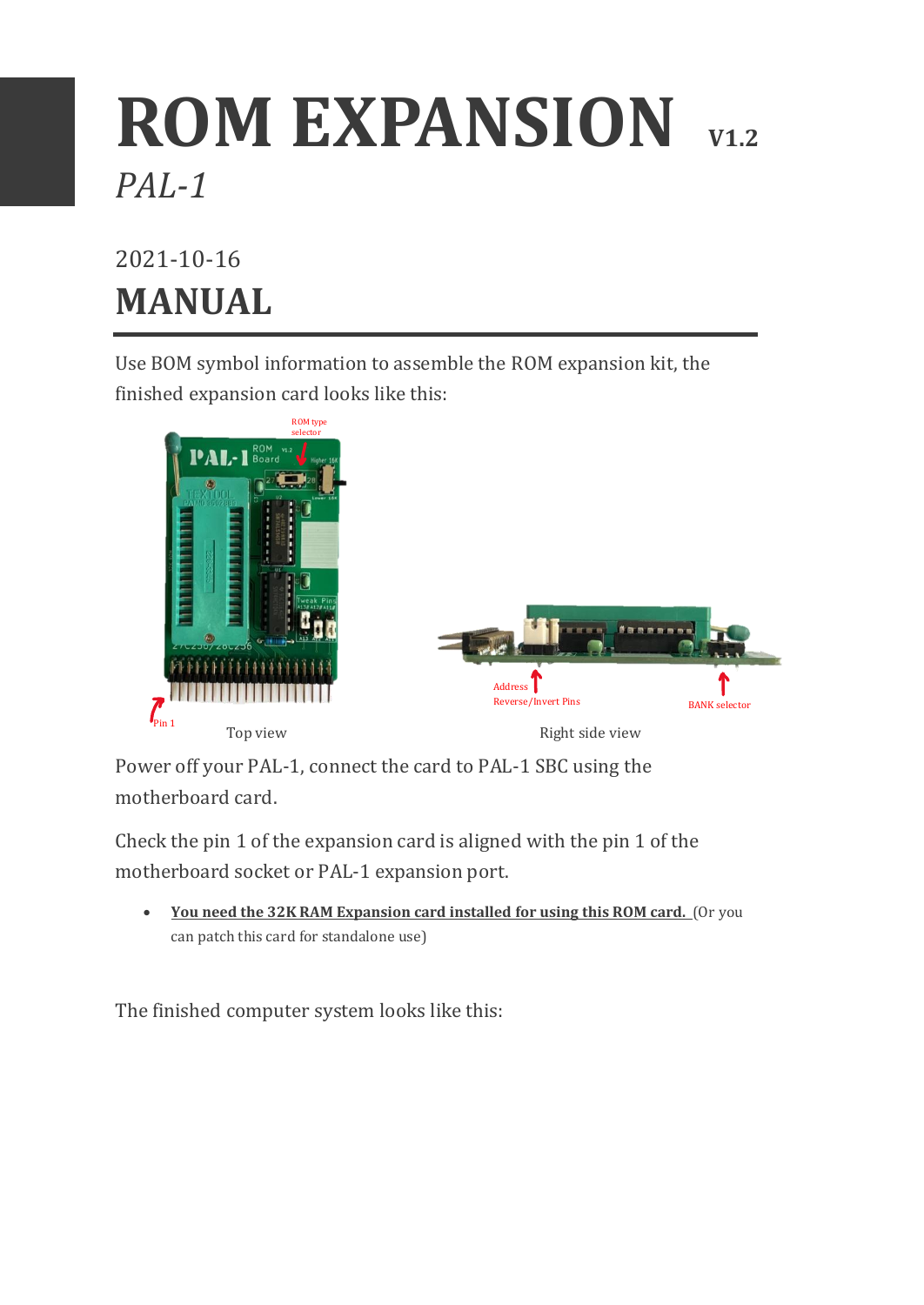

Connect via mainboard

If you are using the PAL-1 ROM shipped with the expansion kit, you need to set the tweak pins to *A13#, A12, A11* and ROM type like below:



These tweak pins allow you to select the direction of read/write on specific address lines: A11, A12 and A13. When you port some vintage programs to PAL-1, these pins may be helpful.